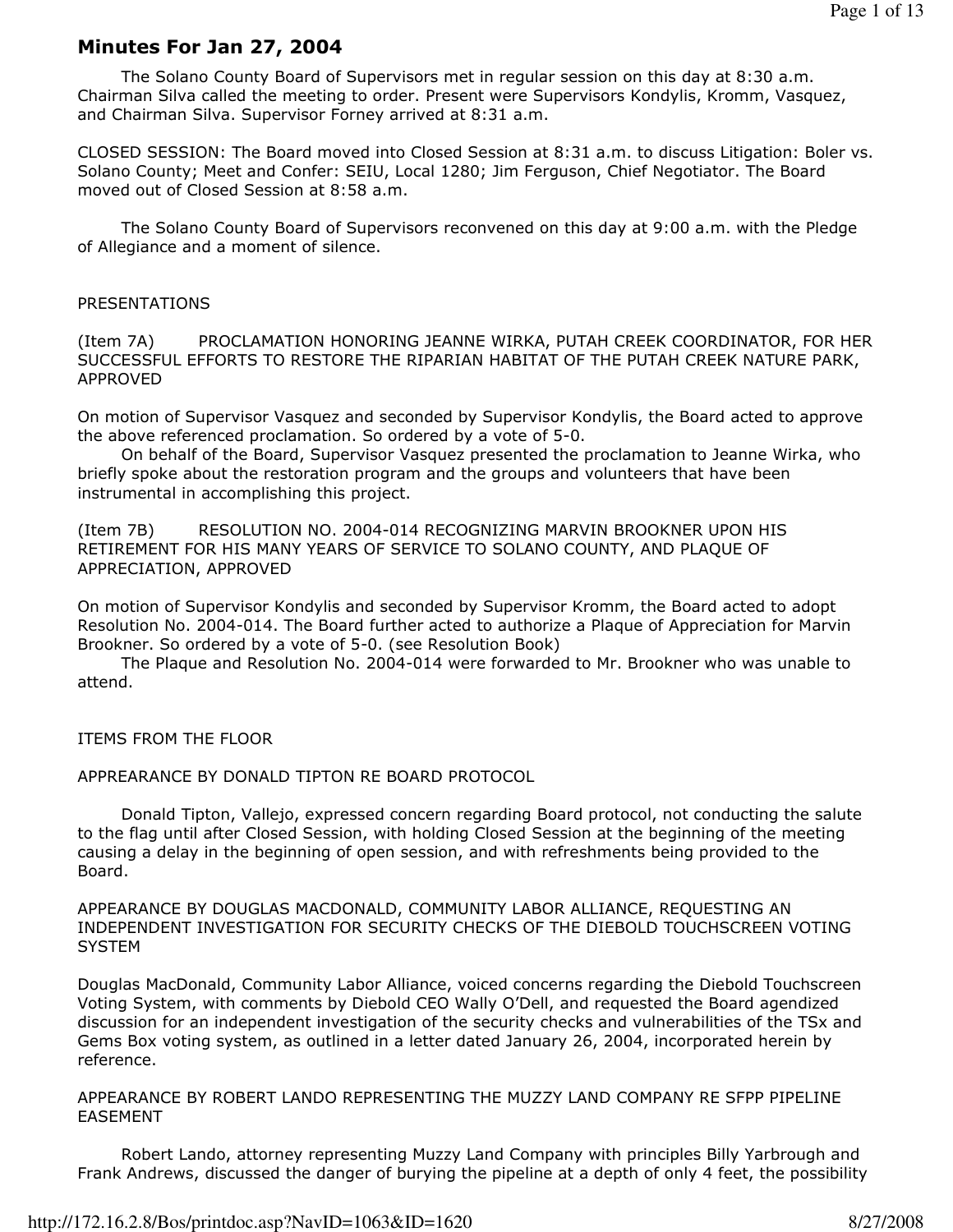of fracture and damage, and feels the pipeline should be placed in the road right-of-way and not on private property. (Mr. Lando noted he would not be available for the public hearing at 2:00 p.m.)

# PUBLIC COMMENT ON CONSENT CALENDAR

(Item 19) Approve five month extensions for all current Substance Abuse & Crime Prevention Act of 2000 (Prop 36) contracts; approve monetary increases to contractor's maximum compensation not to exceed \$425,000 in aggregate; approve an appropriation increase of \$584,000 to cover projected expenditures (4/5 vote required); authorize the County Administrator to execute any contract amendments

 Responding to brief questions posed by Supervisor Kondylis regarding the measure and evaluation of outcomes for these provides, John McCormick Program Manager Probation Department, discussed the work done by the Health and Social Services Assessment Team to gather statistics and to evaluate these programs, and discussed the different services each of the programs offer to the clients.

INTRODUCTION OF CARRIE KEEFE, DEPUTY COUNTY COUNSEL

 County Counsel Dennis Bunting introduced Carrie Keefe, Deputy County Counsel, as the newest member of his office and briefly outlined her professional background.

(Item 14) Adoption of a resolution opposing adjustments in auto insurance rates proposed by the State's Insurance Commissioner

 Donald Tipton, Vallejo, voiced concern that there is no copy of legislation with the item, the Cities of Benicia and Vallejo and the unincorporated area of the County are not mentioned in the resolution, and feels that there should be an open discussion on this matter.

(Item 15) Second reading for adoption of an ordinance adding Article 1 of Chapter 5 of the Solano County Code establishing the Solano County Public Art Committee and Program

 Donald Tipton, Vallejo, voiced concern with the use of funds for art, feels the money should stay in the General fund, and noted the need to ensure adequate funding for the overall maintenance of the new buildings and grounds.

(Item 17) Approve an increase of \$20 to the poll inspectors' stipend effective March 2, 2004

Donald Tipton, Vallejo, feels the pay for poll inspectors and workers and should be higher.

(Item 20B) Authorize the Transportation Director to advertise for bids for the construction of various improvement projects and to award and execute contracts with the lowest responsible bidders

 Donald Tipton, Vallejo, voiced concern that there are no projects in the Home Acres area. Responding to the questions and concerns by Mr. Tipton, Chairman Silva outlined a letter received from Assemblywoman Lois Wolk alerting the County to the concerns of the insurance rate change, that hearings on the matter are only being heard in the high-risk areas, and the intent of the resolution is to encourage hearings in all areas of the proposed changes. Supervisor Kromm noted a number of the cities will be bringing similar resolutions forward, and discussed the importance of conducting hearings all over the State.

 Chairman Silva discussed the importance of art in public places, that the funds would come from Capitol Project Funds not from the County General Fund, and discussed the increased pay for people working at the polls.

## APPROVAL OF AGENDA

On motion of Supervisor Kromm and seconded by Supervisor Forney, the Board acted to approve the submitted Agenda, incorporated herein by reference, with the following modifications: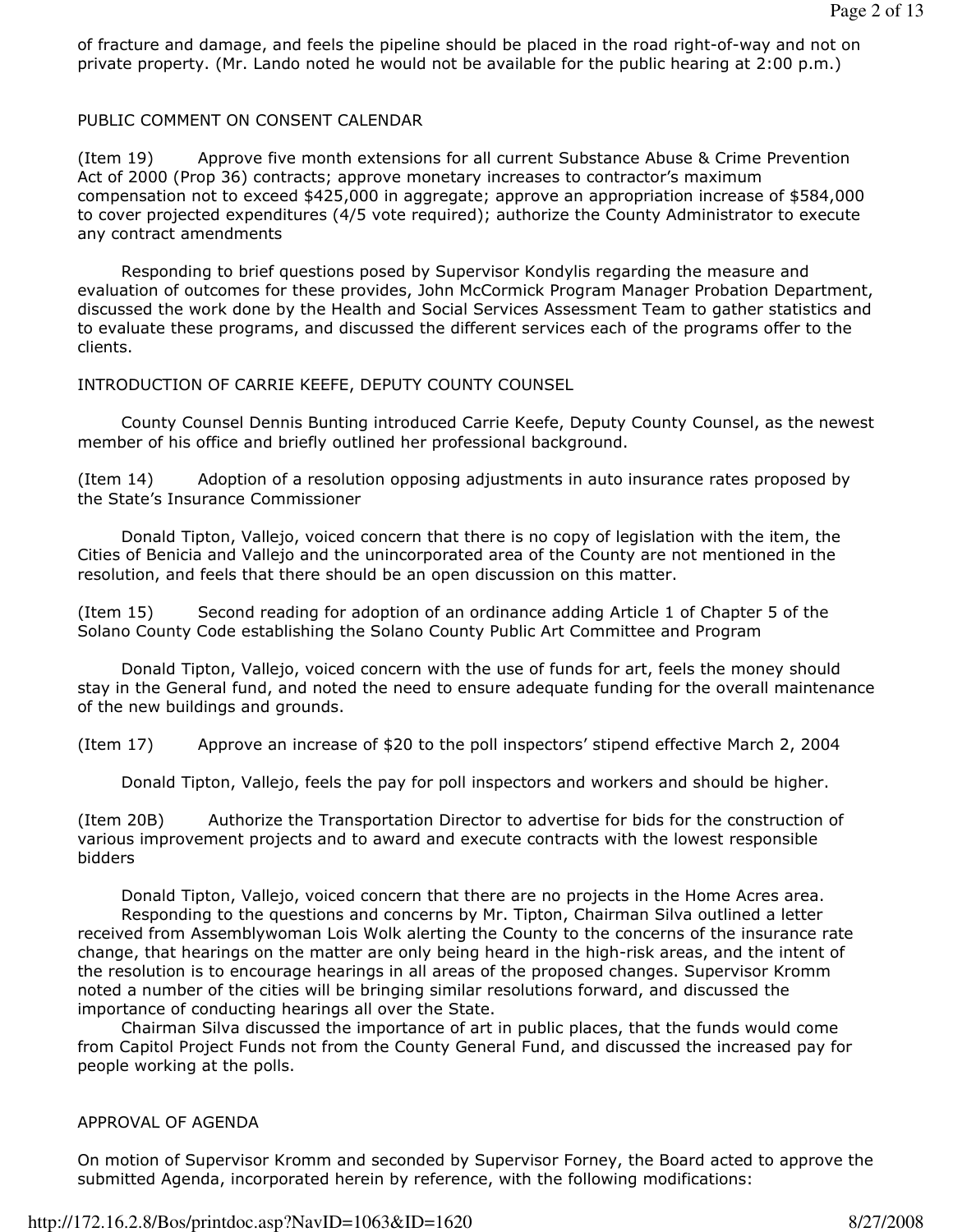(Item 32) Review the Environmental Impact Report, Mutual Agreement and Marsh Development Permit on the Concord to Sacramento Petroleum Product Pipeline Project; conduct a noticed/published hearing to consider adoption of a Resolution of Intent granting a Public Utility Pipeline Franchise to SFPP, L.P.; first reading of an ordinance granting Franchise to SFPP, L.P. for a pipeline to transport refined petroleum products in the unincorporated area of Solano County as provided in Section 28-50(1)(6) of the Solano County Zoning Code (waive reading of the ordinance by majority vote); approve an agreement with SFPP, L.P. regarding additional terms related to the granting of a pipeline franchise to SFPP, L.P, removed from the Agenda.

(Item 30) Reappointment of Cynthia Ogden to the Solano County Civil Service Commission, moved to the Consent Calendar.

So ordered by a vote of 5-0.

## CONSENT CALENDAR

On motion of Supervisor Kondylis and seconded by Supervisor Forney, the Board acted to approve the following Consent Calendar items by a vote of 5-0.

(Item 14) RESOLUTION NO. 2004-015 OPPOSING THE ADJUSTMENTS IN AUTO INSURANCE RATES PROPOSED BY THE STATE'S INSURANCE COMMISSIONER, adopted. (see Resolution Book)

(Item 15) ORDINANCE NO. 1639 ADDING ARTICLE 1 OF CHAPTER 5 OF THE SOLANO COUNTY CODE, ESTABLISHING THE SOLANO COUNTY PUBLIC ART COMMITTEE AND PROGRAM, adopted. (see Ordinance Book)

(Item 16A) FISH & WILDLIFE PROPAGATION FUND GRANTS AWARDED TO CALIFORNIA DEPARTMENT OF FISH & GAME, LAKE SOLANO PARK, SOLANO COUNTY WILDLIFE COMMITTEE, SUISUN RESOURCE CONSERVATION DISTRICT, AND SUISUN MARSH NATURAL HISTORY ASSOCIATION, as outlined in the Agenda Submittal from General Services/Parks Division dated January 27, 2004, incorporated herein by reference, approved.

 APPROPRIATION TRANSFER IN THE AMOUNT OF \$2,500 IN GRANT FUNDS INTO THE PARKS & RECREATION BUDGET FOR EDUCATIONAL PROGRAMS AT LAKE SOLANO PARK, as outlined in the Agenda Submittal from General Services/Parks Division dated January 27, 2004, incorporated herein by reference, approved.

(Item 16B) LEASE AGREEMENT AMENDMENT FOR HEALTH AND SOCIAL SERVICES OFFICE SPACE AT 233 DOBBINS STREET, VACAVILLE, as outlined in the Agenda Submittal from General Services dated January 27, 2004, incorporated herein by reference, approved, and Chairman authorized to sign said amendment on behalf of Solano County.

(Item 16C) SUPPLEMENTAL AGREEMENT NO. 3 TO LEASE NO. DACWOR-1-75-721WITH THE U.S. ARMY RE LAND USE AT SANDY BEACH PARK, as outlined in the Agenda Submittal from General Services dated January 27, 2004, incorporated herein by reference, approved, and Chairman authorized to sign said amendment on behalf of Solano County.

(Item 16D) LEASE AGREEMENT FOR OFFICE SPACE AT 3737 SONOMA BOULEVARD, VALLEJO FOR HEALTH & SOCIAL SERVICES, as outlined in the Agenda Submittal from General Services dated January 27, 2004, incorporated herein by reference, approved, and Chairman authorized to sign said amendment on behalf of Solano County.

(Item 16E) LEASE AGREEMENT FOR OFFICE SPACE AT 201 GEORGIA STREET, VALLEJO FOR HEALTH & SOCIAL SERVICES, as outlined in the Agenda Submittal from General Services dated January 27, 2004, incorporated herein by reference, approved, and Chairman authorized to sign said amendment on behalf of Solano County.

(Item 17) INCREASE IN POLL INSPECTORS' STIPEND, as outlined in the Agenda Submittal from the Registrar of Voters dated January 27, 2004, incorporated herein by reference, approved.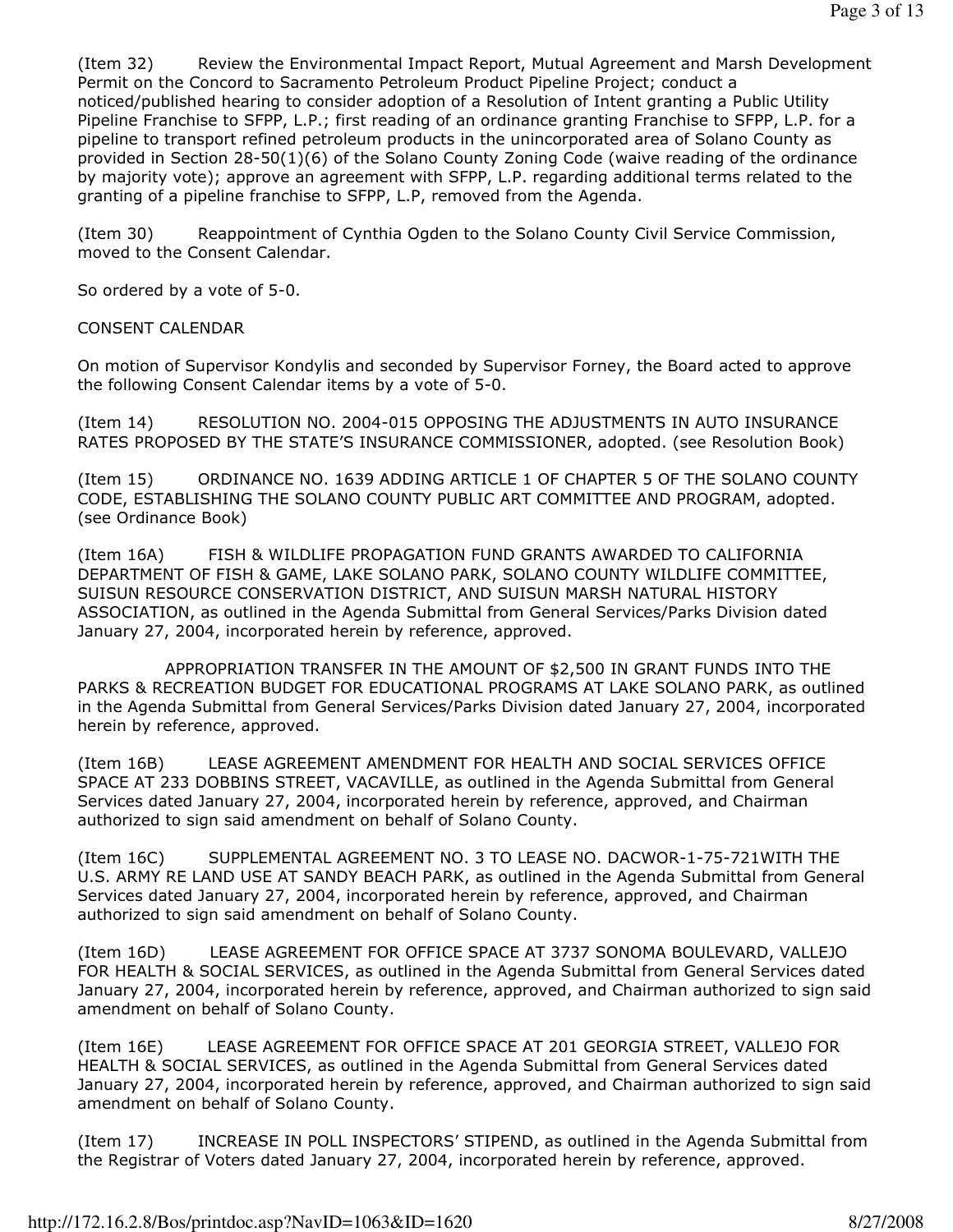(Item 18) COUNTY TREASURER'S QUARTERLY REPORT FOR THE PERIOD OF OCTOBER 1, 2003 THROUGH DECEMBER 31, 2003, as outlined in the Agenda Submittal from the Treasurer-Tax Collector-County Clerk dated January 27, 2004, incorporated herein by reference, approved.

(Item 19) FIVE MONTH EXTENSIONS WITH PROPOSITION 36 SERVICE PROVIDERS A.K. BEAN, ARCHWAY RECOVERY, BI-BETT-SOUTHERN COUNCIL, BI-BETT-DIABLO VALLEY RANCH, BI-BETT-OZANAM CENTER, BI-BETT-RECOVERY CONNECTION, BI-BETT-SHAMIA HOUSE, CA HISPANIC COMMISSION, CORNERSTONE RECOVERY SYSTEMS, EAGLE RECOVERY PROGRAMS, GENESIS HOUSE, G.R.A.C.E., HEALTHY PARTNERSHIPS-FAIRFIELD, HEALTHY PARTNERSHIPS-VACAVILLE, HOUSE OF ACTS-RESIDENTIAL, HOUSE OF ACTS-OUT PATIENT, J. COLE RECOVERY, PHARMATOX, PROJECT HOPE PHOENIX PROGRAMS, SISTERS, AND YOUTH AND FAMILY SERVICES, as outlined in the Agenda Submittal from Probation dated January 27, 2004, incorporated herein by reference, approved, and Chairman authorized to sign said extensions and County Administrator authorized to execute any additional contract amendments and budgetary matters related to the original contracts.

 APPROPRIATION TRANSFER IN THE AMOUNT OF \$584,000, as outlined in the Agenda Submittal from Probation dated January 27, 2004, incorporated herein by reference, approved.

(Item 20A) RESOLUTION NO. 2004-016 ACCEPTING LAND FOR ROAD PURPOSES FROM FRANK CUNHA AND ROBIN R. RHODES-CUNHA, AUTHORIZING ITS RECORDATION IN ACCORDANCE WITH CHAPTER 26 OF THE SOLANO COUNTY CODE (POPLAR ROAD, VACAVILLE AREA), adopted. (see Resolution Book)

(Item 20B) AUTHORIZATION TO ISSUE REQUEST FOR PROPOSALS RE CONSTRUCTION OF VARIOUS IMPROVEMENT PROJECTS, as outlined in the Agenda Submittal from the Department of Transportation dated January 27, 2004, incorporated herein by reference, approved and Transportation Director authorized to award and execute contracts with the lowest responsible bidders.

(Item 20C) NOTICE OF COMPLETION FOR FLANNERY ROAD BRIDGE AND MCCORMACK ROAD BRIDGE COMPLETED BY SONOMA ENGINEERING, INC., as outlined in the Agenda Submittal from the Department of Transportation dated January 27, 2004, incorporated herein by reference, approved.

(Item 21) 5-YEAR AGREEMENT WITH ANNUAL ONE-YEAR EXTENSIONS WITH THE SOLANO COUNTY FAIR ASSOCIATION RE MANAGEMENT AND OPERATION OF THE SOLANO COUNTY FAIRGROUNDS, as outlined in the Agenda Submittal from the Solano County Fair Association dated January 27, 2004, incorporated herein by reference, approved and Chairman authorized to sign said contract on behalf of Solano County.

(Item 30) CYNTHIA OGDEN REAPPOINTED TO THE SOLANO COUNTY CIVIL SERVICE COMMISSION, as outlined in the Agenda Submittal dated January 27, 2004, incorporated herein by reference, for a term to expire January 1, 2008, approved.

## **ORDERS**

(Item 26) PRESENTATION ON THE REUSE OF THE OLD COUNTY LIBRARY BUILDING FOR A MUSEUM FROM THE SOLANO COUNTY HISTORICAL SOCIETY, RECEIVED

SOLANO COURTHOUSE FEASIBILITY STUDY FINAL REPORT, ACCEPTED

STATUS REPORT ON ADAPTIVE REUSE OF VACATED SPACE IN THE DOWNTOWN FAIRFIELD CAMPUS DUE TO THE MOVE INTO THE COUNTY ADMINISTRATION CENTER, RECEIVED

The Board was provided with an Agenda Submittal from General Services dated January 27, 2004, incorporated herein by reference, regarding a presentation on the reuse of the Old County Library, an inventory of Museum and Historic Society programs in the County, a Solano Courthouse Feasibility Study Final Report, and an inventory of the buildings that will be vacated when the new County Administration Center is completed.

Director of General Services Veronica Ferguson and Tony Norris from General Services gave a brief introduction of the Historical Society presentation.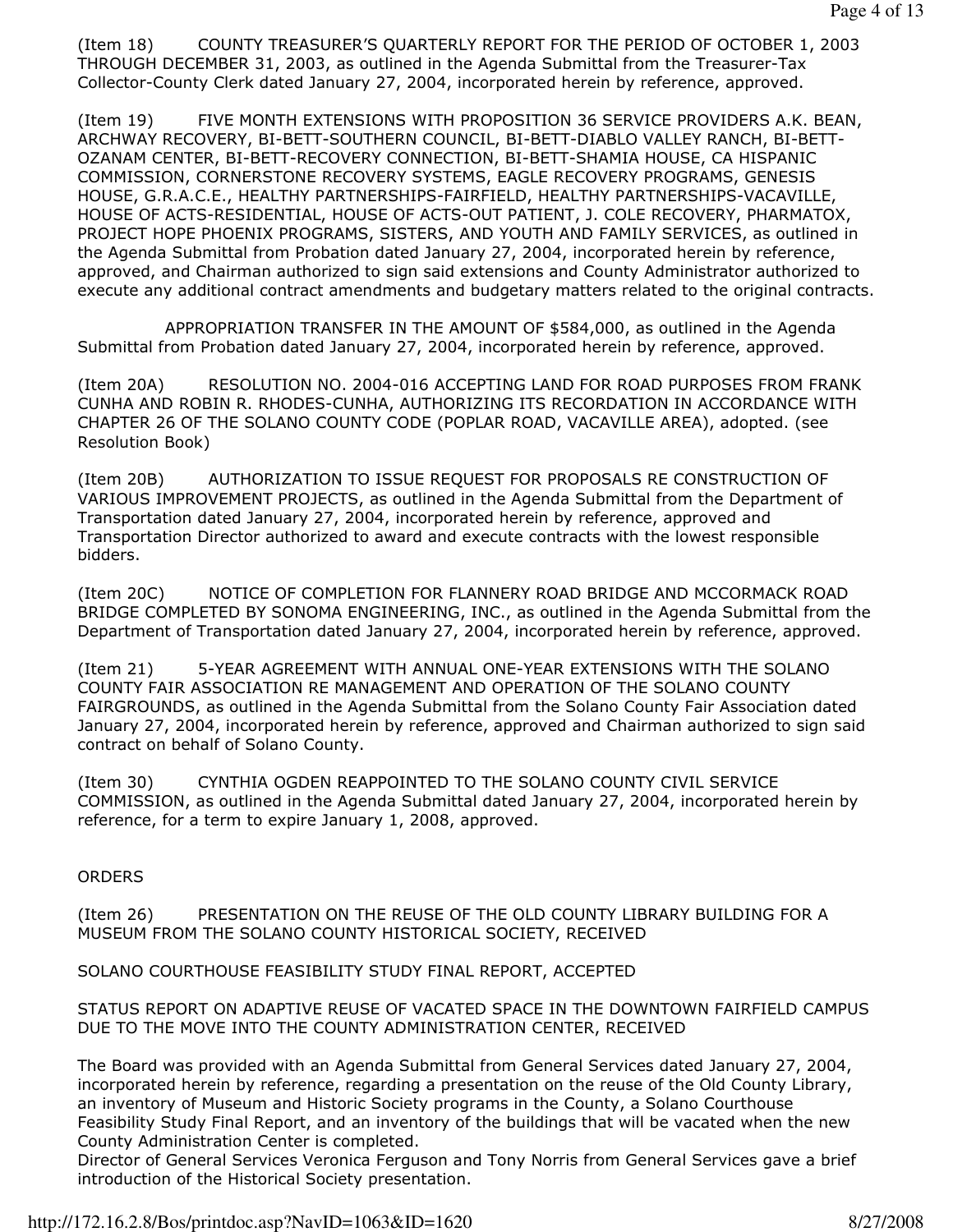Maggie Halls, Vice President Solano County Historical Society, provided the Board with a number of letters from the Fairfield-Suisun Unified School District, the Solano County Historical Society, and from Fern L. Henry supporting the reuse of the Old County Library as a museum, incorporated herein by reference. Ms. Halls briefly introduced the proposal of the project components that will bridge the gap from the past to the future.

The following speakers reviewed portions of a visual presentation, incorporated herein by reference. Nancy Dingler, Historian for the Daily Republic, outlined a brief history of the building of the Old County Library Building; Richard Brann, Former District 5 Solano County Supervisor, discussed the need to keep history and the need to establish a centrally located museum to store and display historical documents and memorabilia; Diji Christian, Past Librarian, Vallejo Museum, discussed the possibility of a inter museum loan system modeled after the inter-library loan system, and the opportunities available; Fern Henry, Historic Author, noted shared history connects our communities, the essential need to research our history and urged automation of more early County records that will help preserve our historic records; Sabine Goerke-Shrode presented the Solano County Heritage Museum Mission Statement, and presented the possible layout and use of the building; Lisa LaFarga-Stevens, Solano County Historical Society, outlined the fundraising enterprises, how fundraising is being tied to proposed programs at the museum, and the positive collaborative work on fundraising with other museums; Ron Hurlbut, Historical Society, outlined the fundraising results from the New Years Eve Gala, noted the basic framework for their business plan, and the need for basic information for the building to incorporate the costs into the operating cost projections for the museum; Bob All, Vacaville Heritage Council, discussed the benefits of a static permanent exhibit with changing displays from other County museums, and the benefits to the public and school children with an historical resource center; Jerry Bowen on behalf of Lynn Green President Dixon Historical Society, expressed support to all the study and education about the beginnings of our local history; Barbara Van Putten, Solano County Genealogical Society and Retired GATE Teacher, noted the educational importance of the cutting edge opportunities this museum would offer, and preservation of local artifacts; Jesse Branch, President of the Solano College Athletic Boosters, encouraged development of the museum to provide a place for military personnel, for teachers and staff to learn more about the history of the County; Dr. Jim Stevenson, Solano County Historic Records Commission, noted the County memory that resides in the Archives, discussed the artifacts and papers in the County Archives, and the need for preservation of these items; Ray Johnson, Suisun Art Dealer and Member of Historical Society, discussed the effort of the many dedicated people developing the vision, mission, goals, objectives, and activities for the museum, and the contribution of the diversified people of the County; James Antis, Historical Society, discussed the potential power of technology and how it would be incorporated in the museum; Kathy Link, Technology Teacher at Fairfield High, noted support for the project by the Fairfield-Suisun School District, discussed the importance of the education link for grant funding, school programs covering local history used in the gala, and discussed how Captain Waterman influenced this area; Mackenzie Bishop, 4th grade GATE Program student, presented a visual program she had done on the City of Cement (Cement Hill), copy incorporated herein by reference, and discussed how and where she got her information; Eva La Mar, GATE Teacher for FSUSD, discussed development of technology programs to bring local history alive, described a project done on Rush Ranch, and discussed the benefits the museum would offer; Pam Spering, Solano Community College Theater, noted support of the theater community to bring local history alive.

Maggie Halls submitted a California County Museum Survey on what other counties are doing, incorporated herein by reference, followed up the presentation noting the importance of teaching our children about the history of this community, and requested Board support.

Mr. Norris discussed the many considerations that must be made for the buildings that will be vacated, and discussed the survey of the demographics of historical organizations in the County, incorporated in the Agenda Submittal, that will provide additional background information. Supervisor Vasquez discussed the survey as a way to get a better understanding of what historical resources we do have, what artifacts we have, and to begin a cooperative effort to find any gaps in our historical information, and ways to preserve and save the history of Solano County.

Supervisor Kromm noted that most museums in the County are there because a building became available, these groups have been alert to opportunities and have taken advantage of them, and noted the monumental tasks that lay ahead if the Historical Society does get the building. Supervisor Kromm commended the large number of people from all over the County that have been involved in this presentation that had a well-focused message.

Chairman Silva emphasized the importance of making this a collaborative effort to make this work and to have all the resources needed.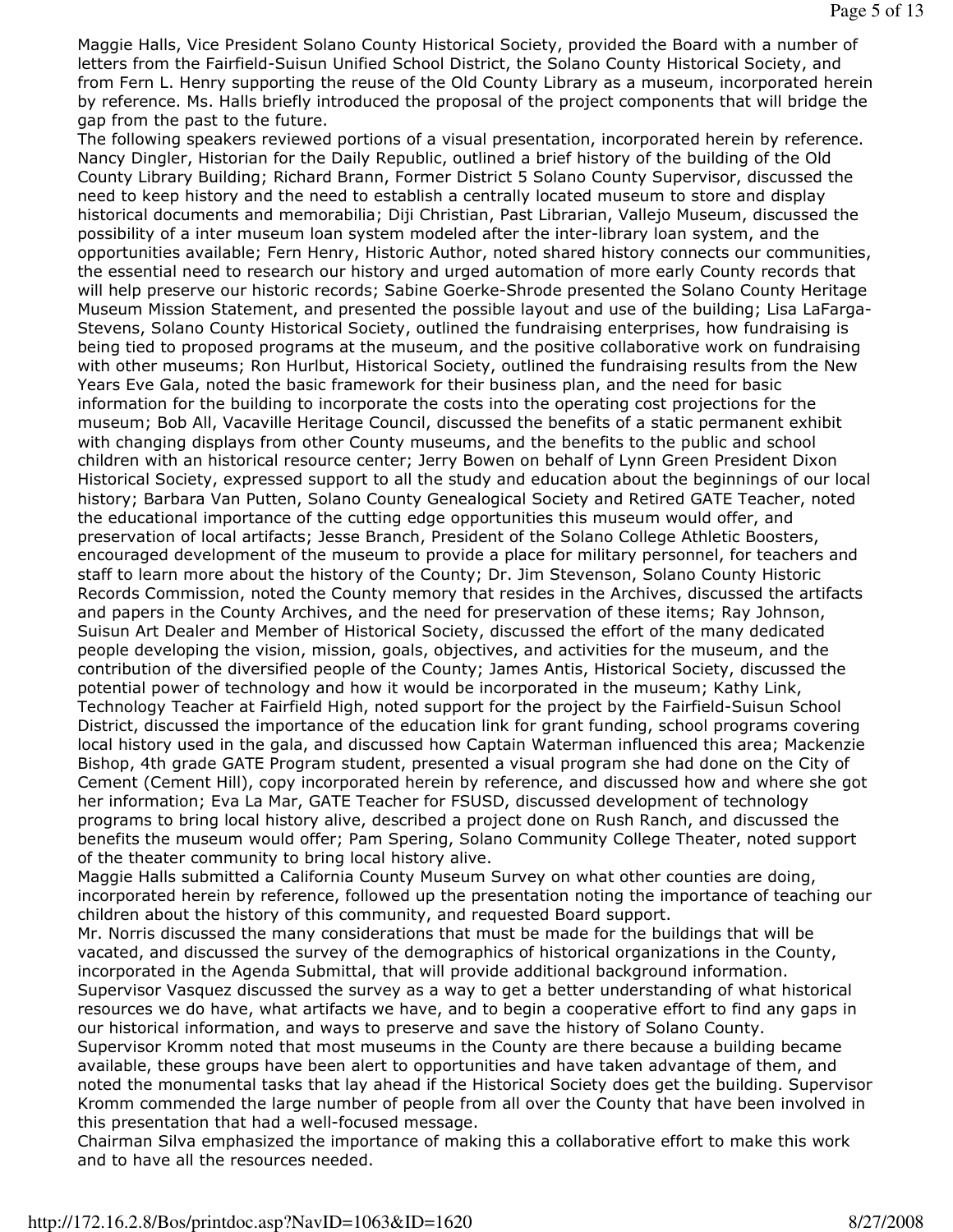### Page 6 of 13

### SOLANO COURTHOUSE FEASIBILITY STUDY

 Kanon Artiche, County Architect, briefly outlined the information relative to the Solano Courthouse Feasibility Study, highlighting the two options for adaptive reuse. The court option would use this facility for Civil Courthouse with courtrooms and administrative support functions. The County option examined a gallery meeting space with a collection housed in the basement, gallery on the first floor, and meeting center on the second floor. The County option would require a seismic upgrade, the Court option would not require these upgrades since the original use is comparable to how the building is currently being used. The cost difference is tied to the change in use.

 There was a short discussion relative to the seismic soundness and engineering of the Old County Courthouse building, the structural stability of the building, and other requirements if the building use is modified.

 A short discussion followed regarding if seismic upgrades and retrofitting would be required for transfer of County Court buildings prior to transfer to the State, the State minimum criteria for accepting buildings, and the option of leasing buildings and transferring buildings "in use" to the State rather than turning them over to the State.

 Mr. Artiche noted the request for the Board to receive the report, and that it is staff's intent regarding the discussions of court facilities that the issue of retrofitting be included, the State has prepared a Facilities Master Plan for local court buildings that includes this building as a Civil Courthouse.

 Responding to questions posed by Supervisor Kromm on the recommended option, Mr. Artiche noted there have been a number of uses discussed at an informal level, use by the Courts has been the most studied, further consideration is needed for a full compliment of County needs prior to considering other interested parties.

 Supervisor Kromm discussed visiting the Riverside Courthouse building restoration, responding to these comments Mr. Artiche noted this building is not on the historic registry, but is eligible. With future projects the building could be treated sensitively to maintain the historical aspects, as was done at the Riverside Courthouse.

### ADAPTIVE REUSE PLAN

 John Griffin, Facilities Operations General Services, noted review of all buildings that will be vacated when the new County Administrative Center is occupied. Several buildings will be vacated, there is interest being expressed as seen today, and by the City of Fairfield in the Hall of Records and Courthouse Annex buildings. Staff has reviewed and inspected the buildings and is considering further County use of them. An outreach program will be done with other local agencies, non-profit organizations, and adjacent property owners for and interest for use.

 Presiding Judge Peter Foor, Solano County Superior Court County of Solano, noted the courts are very interested and excited in having the Old County Courthouse being restored to the original purpose and how that would well serve the citizens of the community. Judge Foor discussed other possibilities of working cooperatively for the reuse of this building, and asked the Board to accept the Solano Courthouse Feasibility Study.

 Supervisor Kondylis agrees with accepting the Solano Courthouse Feasibility Study, and feels it is appropriate for this building to revert back to a court facility, and stated that it is the preference of the Board for that alternative as long as the County does not have to come up with \$5 million for seismic retrofit.

 Chairman Silva expressed concern with maintenance of this building when it is vacated and prior to further occupancy, and feels a preservation plan needs to be in place.

 On motion of Supervisor Kondylis and seconded by Supervisor Forney, the Board acted to receive the presentation by the Solano County Historical Society, to receive the inventory of the Museum and Historical Society programs and responsibilities, to accept the Solano Courthouse Feasibility Study Final Report, to direct staff to continue with the Adaptive Reuse Planning efforts, and to express the Boards endorsement of returning the use of the Old County Courthouse to a court facility. So ordered by a vote of 5-0.

(Item 23) BOARD OF SUPERVISOR APPOINTMENTS TO VARIOUS BOARDS AND COMMISSIONS FOR 2004

 The Board was provided with an Agenda Submittal dated January 27, 2004, incorporated herein by reference, outlining the Board of Supervisors appointments to various Boards and Commissions.

 Donald Tipton, Vallejo, expressed concern regarding representation to the Vallejo Sanitation and Flood Control District (VSFCD), and would like a person living in the district and the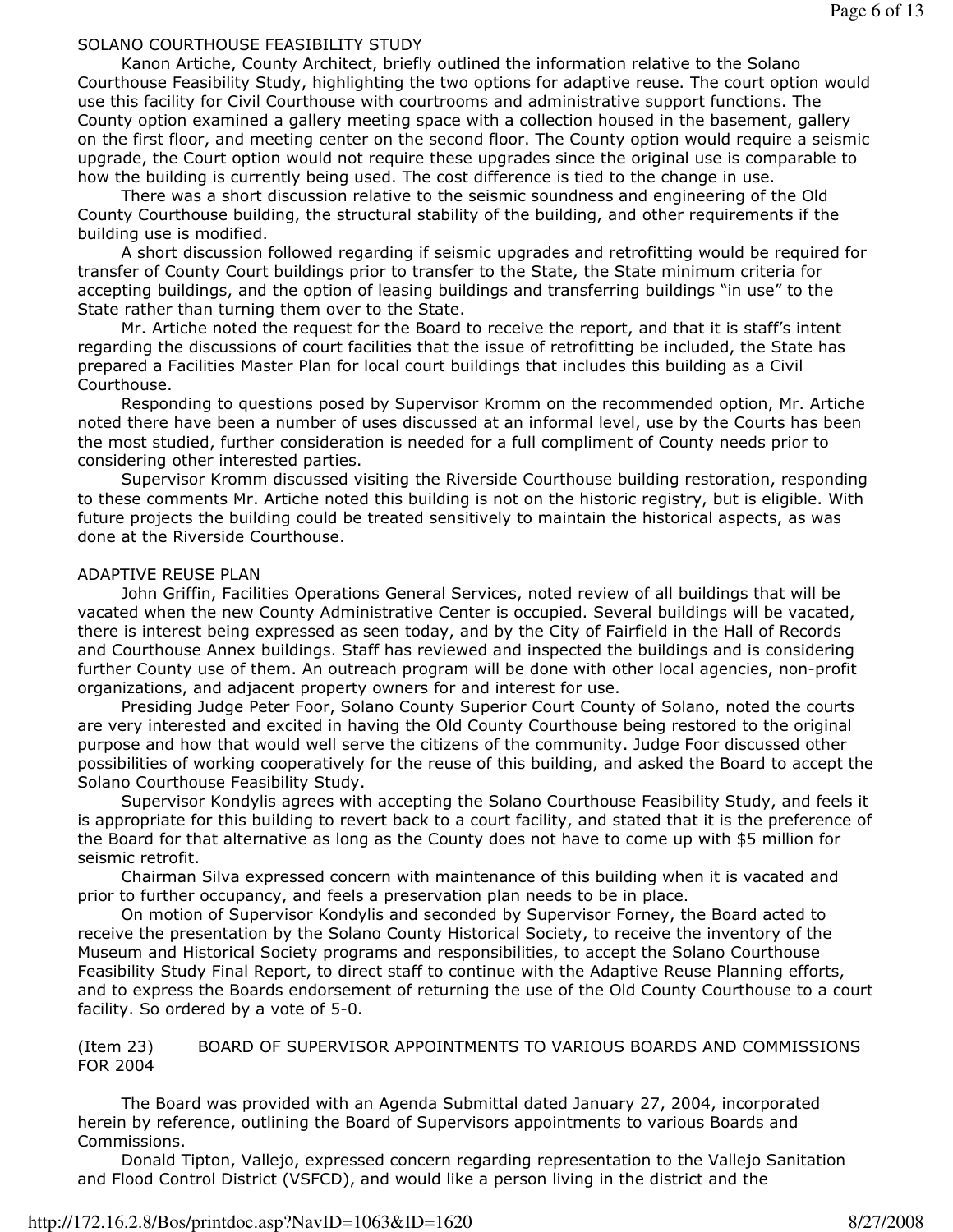unincorporated area, such as the Homeacres area, to be appointed as the representative and/or alternate to this committee.

 Chairman Silva noted agreement with Supervisor Forney to sit as the delegate along with Supervisor Vasquez on the Fouts Springs Youth Facility Board of Directors; after a short discussion Chairman Silva noted he would continue to sit on the Sheriff's Remote Access Network Board; agreement for Supervisor Kromm to be the delegate and Supervisor Forney to be the alternate to the Partnership Healthplan of California Board, and to delete committees previously noted.

 On motion of Supervisor Kromm and seconded by Supervisor Kondylis, the Board acted to approve the 2004 appointments of the Board of Supervisors' to various Boards and Commissions with the changes noted above. So ordered by a vote of 5-0.

(Item 25A) COUNTY COMPREHENSIVE ANNUAL FINANCIAL REPORT, MANAGEMENT LETTER, SINGLE AUDIT REPORTS AND REPORT ON AGREED UPON PROCEDURES FOR THE FISCAL YEAR ENDED JUNE 30, 2003, RECEIVED

 Assistant Auditor-Controller Simona Padilla-Scholtens reviewed the information provided in the Agenda Submittal from her office dated January 27, 2004, incorporated herein by reference, regarding the County audit reports for fiscal year ended June 30, 2003.

 Supervisor Kondylis requested comparisons been done relative to the discretionary money that is spent in each reporting category to give the Board a better idea of where the funds are being spent in relation to the priorities of the Board, what is included in the category of Health and Sanitation, and to break down the funding in the category of Health and Sanitation, Ms. Padilla-Scholtens noted that added comparisons could be done in the Management Discussion and Analysis, the category of Health and Sanitation includes environmental activities, restaurant health inspections, as well as the health clinics.

 Ms. Padilla-Scholtens noted new reporting standards, GASB Statement No. 34, which the Statements of Activities is presented in a more traditional accounting format and also included is the standard format of the County uses in conjunction with the Budget Process.

 Supervisor Kromm noted historical trends on page 136 that does not include the General Fund contribution by function, and suggested adding a page in the statistical section of the General Fund contribution to begin building the historical data. Supervisor Kromm noted the benefit of beginning at the Auditor's Statement, then to the footnotes. The Management discussion and analysis does a good job in explaining what is going on and is very readable.

 Ms. Padilla-Scholtens noted from the Auditor's perspective shows the dedication, commitment, and cooperation from the department heads and the County Administrator to work together as a team to produce this report. There were two prior year findings listed in the single Audit Report that are being addressed, and Ms. Padilla-Scholtens discussed the Certificate of Achievement from the Government Finance Officers Association received for the 2002 audit and feels this report should also garner such an award.

 Supervisor Kondylis pointed out the General Government spending has quadrupled since 1994, Public Protection as well as most categories have doubled, public assistance and Health and Social Services have not gone up at all. This appears that we have been concentrating on General Government and Capital Outlay.

Supervisor Kondylis discussed underestimation of revenue by \$13.8 million and expenditures accounting for less than estimated by \$15.2 million creating a \$28 million gap, and questioned how much is discretionary, if the \$4.4 million deficit for Health and Social Services was addressed, responding Ms. Padilla-Scholtens noted the debt at June 30, 2003 carried over into the 2003/04 budget and further explained how the process works.

Stephan Betz, Health and Social Services, noted \$1.7 million of the deficit was from revenues that were not received for major health services expended, the remainder was money earned but not received, but will be received in the 2003/04 Budget year.

Supervisor Forney expressed concern with the \$28 million gap and the \$10 million loss of Vehicle License Fee (VLF) money, County Administrator Michael Johnson noted the differences essentially flowed to fund balance to finance the 2003/04 budget, and explained the sources of that money. Supervisor Kondylis expressed concern with such a large fund balance of \$28 million, responding Assistant County Administrator - Budget Quang Ho addressed the revenue increase as listed on page 76, discussed the measures taken earlier in budgeting anticipated cuts in the VLF, and discussed factors accounting for the reduction in expenditures.

 Chairman Silva noted direction to budget conservatively, careful spending and the resulting positive financial outlook for Solano County verses many counties that are now financially strapped due to problems and shortcomings from the State Budget.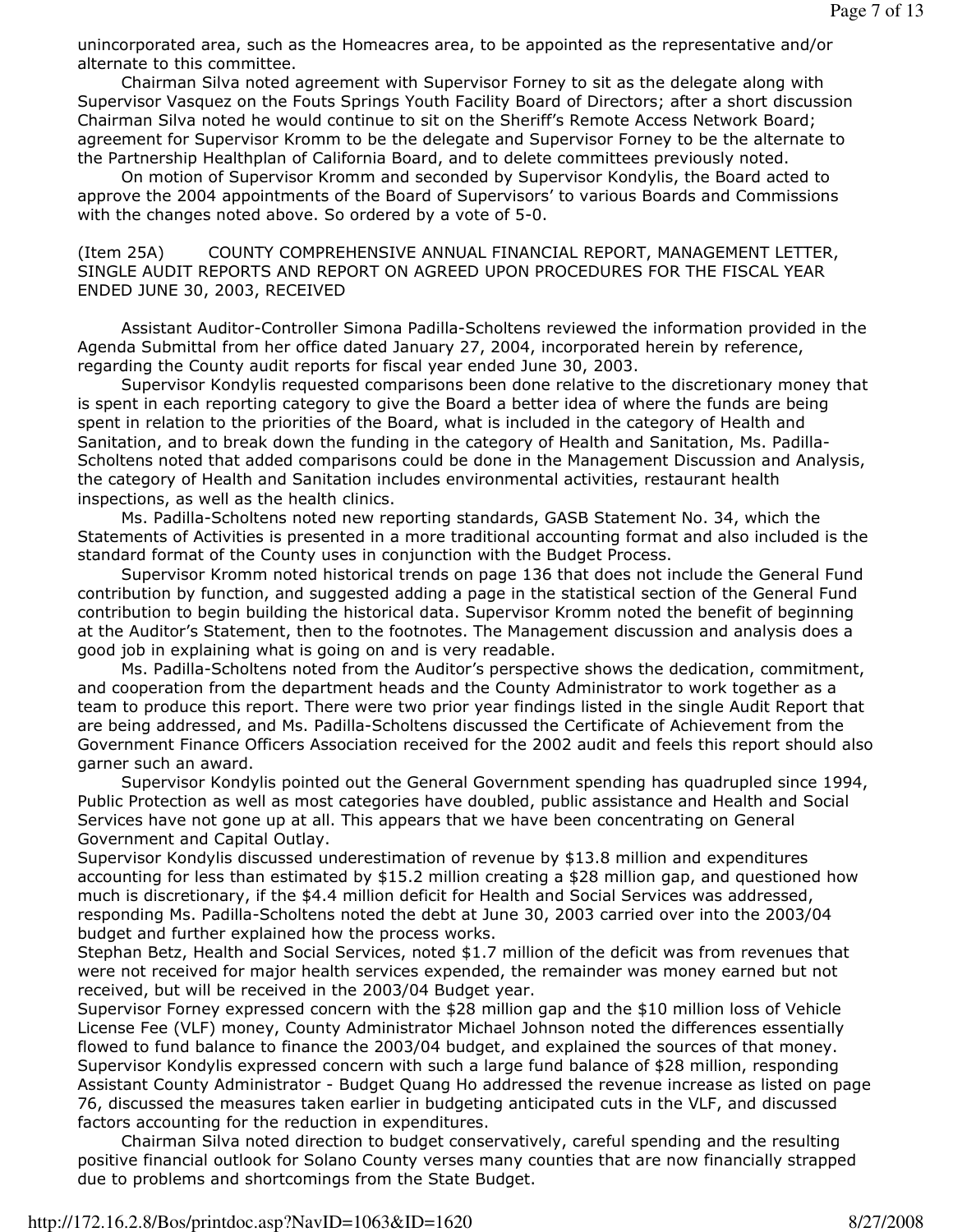Supervisor Kromm feels the new format is easier to read and understand, it can be used as a management tool, and commended the Auditor's Office on the work they have done.

 On motion of Supervisor Kromm and seconded by Supervisor Forney, the Board acted to accept the Solano County Comprehensive Annual Report, Management Letter, Single Audit Reports and Report on Agreed upon Procedures. So ordered by a vote of 5-0.

(Item 25B) STATUS REPORT OF FIXED ASSET ITEMS AS OF JUNE 30, 2003, RECEIVED

 Assistant Auditor-Controller Simona Padilla-Scholtens reviewed the information contained in the Agenda Submittal from her office dated January 27, 2004, incorporated herein by reference, regarding the status of the County fixed assets, and commended the departments for the many improvements over previous years.

 On motion of Supervisor Kromm and seconded by Supervisor Kondylis, the Board acted to accept the Fixed Asset Report. So ordered by a vote of 5-0.

(Item 24) FY 2003/04 MIDYEAR FINANCIAL REPORT AND RECOMMENDATIONS, APPROVED

 RESOLUTION NO. 2004-017 AMENDING THE ALPHABETICAL LISTING OF CLASSES AND SALARIES (IT FINANCE & ADMIN MANAGER [#10]), ADOPTED

 RESOLUTION NO. 2004-018 AMENDING THE LIST OF NUMBERS AND CLASSIFICATIONS OF POSITIONS WITHIN SOLANO COUNTY (IT FINANCE & ADMIN MANAGER [#11A]), ADOPTED

 RESOLUTION NO. 2004-019 AMENDING THE LIST OF NUMBERS AND CLASSIFICATIONS OF POSITIONS WITHIN SOLANO COUNTY (HUMAN RESOURCES [#11B]), ADOPTED

 RESOLUTION NO. 2004-020 AMENDING THE LIST OF NUMBERS AND CLASSIFICATIONS OF POSITIONS WITHIN SOLANO COUNTY (COUNTY ADMINISTRATOR'S OFFICE [#11C]), ADOPTED

 RESOLUTION NO. 2004-021 AMENDING THE LIST OF NUMBERS AND CLASSIFICATIONS OF POSITIONS WITHIN SOLANO COUNTY (LIBRARY [#11D]), ADOPTED

 RESOLUTION NO. 2004-022 AMENDING THE LIST OF NUMBERS AND CLASSIFICATIONS OF POSITIONS WITHIN SOLANO COUNTY (FOUTS SPRINGS [#12]), ADOPTED

 County Administrator Michael Johnson reviewed the information contained in the Agenda Submittal from his department dated January 27, 2004 incorporated herein by reference, outlining a review of the status of the FY 2003/04 budget, commended the departments and staff with a budget that is in the black, noted a projected fund balance of \$7.6 million, significant uncertainty that is still looming with VLF, and outlined recommendations in the report.

 A discussion followed regarding funding from the VLF that the County has not received, and the further uncertainties on what the State will do regarding VLF, Educational Revenue Augmentation Fund (ERAF), and realignment funding that is used in Health and Social Services.

 Mr. Johnson also noted the significance of Recommendation 12 relating to actions listed to address the severe budget difficulties at Fouts Springs Youth Facility.

Responding to questions posed by Chairman Silva regarding the process, responding John Taylor, County Administrator's Office, outlined negotiations with SEIU and Human Resources to deal with layoffs, and keeping some gender specific positions to enable Fouts to maintain the girls program. There have been changes to the report, recommendations are now to lay off 13  $\frac{1}{2}$  positions from A Group Counselors to  $\frac{1}{2}$  cooks position. The positions would be laid off based on senority in their class, and seeking waiver from the Civil Service Commission on the prohibition of retaining the extra-help as agreed to by SEIU to help maintain the girls program.

Chairman Silva noted discussions with JPA partners that have not been fully utilizing the space at Fouts, responding Mr. Taylor noted Placer County has acknowledged a change in the program and are now sending only 5 of the proposed 15 wards to Fouts Springs. This cut has accounted for over \$320,000 loss in revenue to the program, Placer County is now contemplating if it will continue in the JPA.

Responding to questions posed by Supervisor Kondylis regarding the bed cost at Fouts, Mr. Taylor noted the preferred member rate is \$2,700 per month, for other counties it ranges from \$2,800 to \$3,000 per bed.

Supervisor Kondylis noted the many aspects contributing to this problem and feels more discussion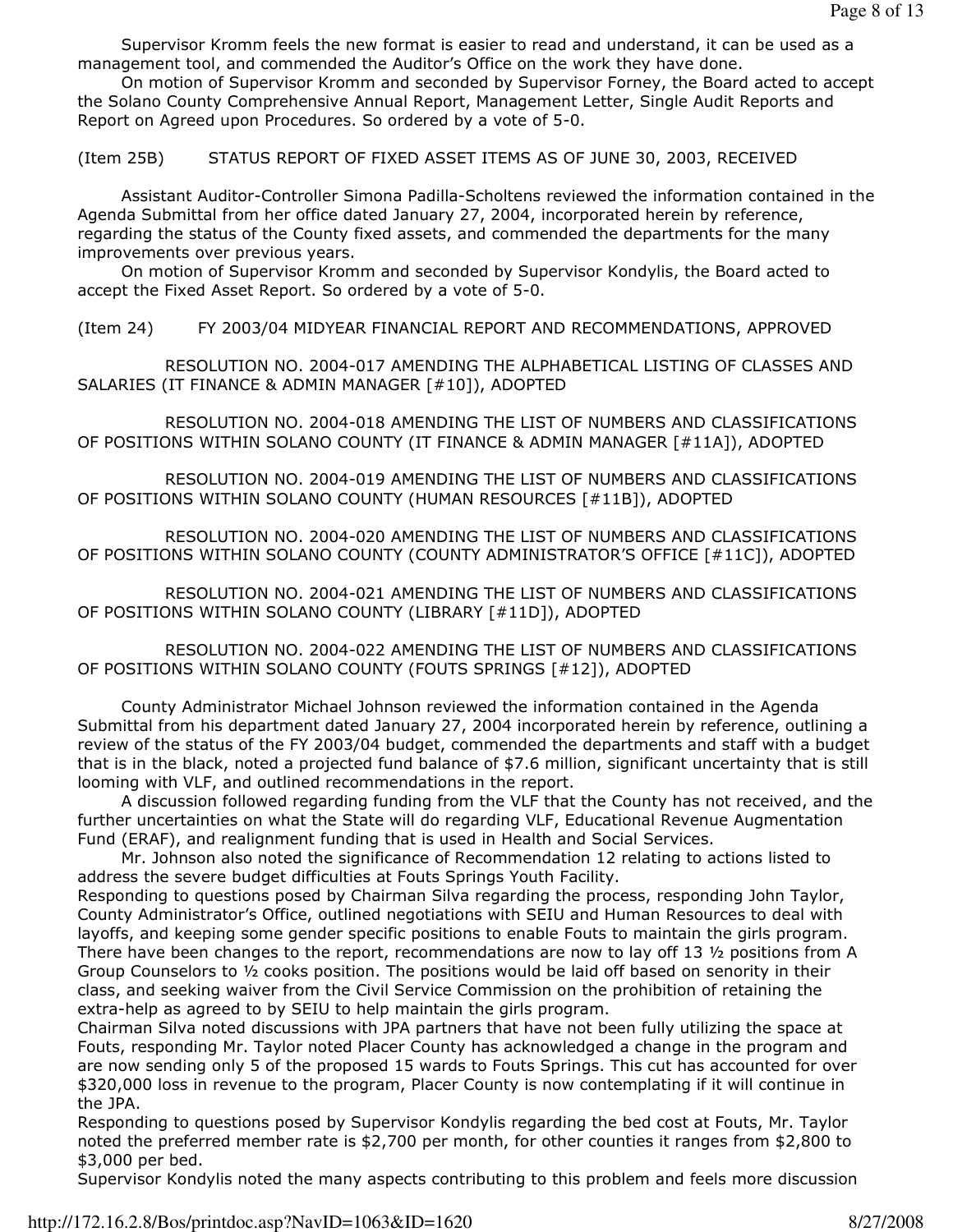is needed regarding the implications of the actions that are being recommended regarding Fouts. Responding to questions posed by Supervisor Kromm regarding the educational aspect at Fouts Springs, Mr. Taylor noted the Colusa County Superintendent of Schools provides the educational services, and that the Superintendent is aware of the issues at Fouts. A short discussion followed regarding the severe effects with the potential loss of Taniff funding, placement responsibilities of youth, and scaling back the program.

 Supervisor Forney expressed concern with waiting so long to take action, responding Mr. Taylor discussed the California Youth Authority cuts, actions that have been taken over the last two years to reduce costs, and a reduction in program placements being tied to State budget problems.

 Supervisor Vasquez noted the cooperation of the unions to help maintain the girls program at Fouts, and discussed how important the girls program is.

 There was a brief discussion regarding the addition and deletion of positions as listed in Item 11.

 Mr. Johnson noted the County is running in the Black, \$7.6 million is currently projected for fund balance, and complimented the department heads for the hard work they have done.

 Responding to questions posed by Supervisor Kondylis regarding when adjustments will begin in relation to the projected State budget shortfalls for 2004/05, and commented on making changes now for a status quo budget and to backfill where necessary, Mr. Johnson noted the County is taking action now and discussed the actions noted in this report and other actions that will be taken now and at third quarter in relation to the proposed State budget.

 Assistant County Administrator - Budget Quang Ho discussed returning to the Board with analysis of the Third Quarter in March, the effects of salary increases on the budget, future years of reductions due to the State budget, preparation for budget for 2004/05, and the looming \$15 Billion bond issue that will be going to the voters.

 Supervisor Kondylis discussed recommendations of opposition to the \$15 Billion Bond measure since it does nothing to fix the structural dysfunction of State financing.

 Art Grubel, Executive Director SEIU Local 1280, discussed Fouts Springs Youth Facility, the creative actions the union is taking to keep this facility functioning, the need for a concentrated attention with all stakeholders present to look at the alternatives to keep this program viable before the problems get worse. Mr. Grubel questioned how Placer County can be a partner without any financial accountability.

 Supervisor Vasquez noted discussions at the Fouts Board of Directors about how to deal with the problems there, feels minimums should be set on the participation in the JPA of Fouts.

 Supervisor Kondylis suggested convening a summit with all the stakeholders to look at the entire issue, Mr. Johnson noted that staffing level will be sufficient to meet an increases of up to 25% and feels referrals will be reduced next year due to the budget crisis, concerns regarding seniority have been addressed to protect the girls program, and feels a summit would be beneficial.

 Mr. Taylor discussed a history of the Joint Powers Agreement (JPA) for Fouts, and the advantages and limitations of the contract.

 Mr. Johnson noted he would be meeting with the CAO from Placer County and would discuss the Fouts JPA, and would report back to the Board at the February 3, 2004 meeting.

 Responding to questions posed by Supervisor Forney regarding a Management Audit, Mr. Taylor noted the intention to complete a Management Audit.

 Supervisor Kromm discussed the drastic effects the Taniff funding cuts will have on Fouts, problems with a \$15 Billion Bond issue, and problems with the State that is affecting the counties.

 On motion of Supervisor Kondylis and seconded by Supervisor Vasquez, the Board acted to approve the FY 2003/04 Midyear Financial Report, the actions as outlined in the recommendations of the report, and staffing change Resolutions No. 2004-017 through 2004-022. So ordered by a vote of 5-0.

On motion of Supervisor Vasquez and seconded by Supervisor Kondylis that a summit including all stakeholders would be convened regarding Fouts Springs Youth Facility. So ordered by a vote of 5-0.

(Item 29) RESOLUTION NO. 2004-023 ESTABLISHING AGRICULUTURAL PRESERVE NO. 1336 AND APPROVING LAND CONSERVATION CONTRACT NO. 1223 OF EDWARD AND ERLINDA TITUS AND AUTHORIZING ITS EXECUTION BY THE CHAIRPERSON AND DIRECTING THAT IT BE RECORDED, ADOPTED

 The Board was provided with an Agenda Submittal from the Department of Environmental Management dated January 27, 2004, incorporated herein by reference, describing the establishment of the Agricultural Preserve Application No.1336, and Land Conservation Contract No. 1233.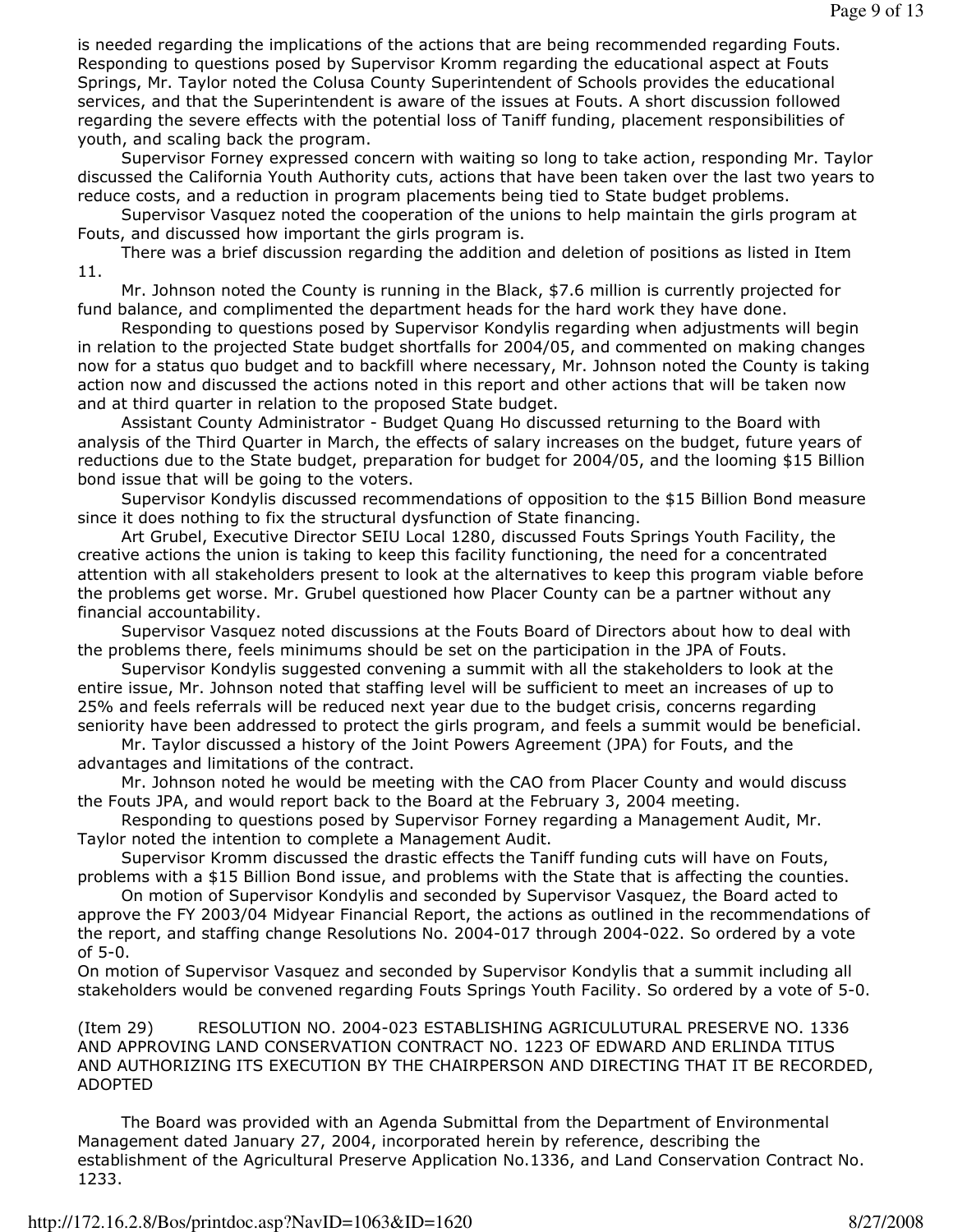Chairman Silva opened the public hearing. As there was no one who wished to speak on this matter, the public hearing was closed.

 On motion of Supervisor Kromm and seconded by Supervisor Vasquez, the Board acted to adopt Resolution No. 2004-023 to establish Agricultural Preserve No. 1336 of Edward and Erlinda Titus and to adopt the mandatory findings, and approve Agricultural Preserve Contract No.1336. So ordered by a vote of 5-0.

(Item 31) RESOLUTION NO. 2004-23A APPROVING MARSH DEVELOPMENT PERMIT APPLICATION NO. MD-03-02 AND MUTUAL AGREEMENT NO. 26 OF KINDER MORGAN, ADOPTED

Matt Walsh, Department of Environmental Management, reviewed the information contained in the Agenda Submittal from his office dated January 27, 2004, incorporated herein by reference, regarding appeals to the Planning Commission's decision approving Marsh Development Permit Application No. MD-03-02 and Mutual Agreement No. 26 of Kinder Morgan that would allow installation and operation of a 20" diameter petroleum pipeline through the Secondary Management Area of the Suisun Marsh and other portions of the County. Mr. Walsh noted the lead agency on this project is the State Lands Commission that certified the EIR, and that Solano County is defined as a responsible agency.

There was a short discussion regarding permitting through BCDC that must still be done, and with existing pipeline going through the primary marsh.

Chairman Silva noted an earlier appearance by Robert Lando, attorney representing the Muzzy Land Company, who voiced concern with the danger of burying the pipeline at a depth of only 4 feet, the possibility of fracture and damage, and feels the pipeline should be placed in the road right-of-way and not on private property. Responding Mr. Walsh noted the Muzzy Land Company is not an appellant, and did not appear at the Planning Commission.

County Counsel Dennis Bunting noted the Muzzy Land Company has no standing for an appeal, but SFPP will have to acquire a right-of-way through this property and the property owner can still say no.

Richard Norris, representing Mr. And Mrs. Mark Hall, noted a tentative agreement with Kinder Morgan and requested the Marsh Permit be issued; but that it be conditioned on delivery of a written agreement between the owner and Kinder Morgan regarding the pipeline configuration and related issues. Mr. Norris wants to reserve the points noticed to the Board pending final agreement. Dave Cornman, Director of Project Permitting for Kinder Morgan, noted a conceptual agreement with the Halls, will be looking at several alternatives to go across the Hall property, and will work diligently and in good faith to resolve the matter as quickly as possible.

Chairman Silva questioned Mr. Norris regarding withdrawal of the appeal based on this agreement, Mr. Norris requested the Board add the condition that no construction permits are issued until a final agreement has been reached, but wants to reserve their appellant rights if the agreement is not worked out.

Deputy County Counsel Jim Laughlin advised against adding any conditions that gives a private party veto power over the Board action. The matter can be continued, or the appeal could be denied and let the parties work this out. The appellant can still appeal to BCDC.

Discussions followed regarding the permit process through BCDC, alternatives for conditions, and to deny the appeal and let Kinder Morgan negotiate with the property owner.

Mr. Norris outlined the three alternatives being considered by the Halls, and further discussion followed regarding decommissioning the use of the 14-inch pipeline that will never be used again to transport petroleum products when the 20-inch pipeline is constructed, and with inspection and oversight responsibilities during construction of the pipeline.

Chairman Silva opened the public hearing.

Rush Dally, Chairman Elmira Residents Association, wants to ensure the pipeline running through Elmira would no longer be used to transport any toxic materials, transport of other things such as fiber optics is fine, recommended Kinder Morgan be asked to cleanup the right-of-way on the Sacramento Northern Railroad when the pipeline is installed, and discussed monitoring of the pipelines and detecting spills.

John Andres, Operating Engineers Local 3 and Building Trades, noted the many workers in the County, construction will be done under a Project Labor Agreement (PLA), discussed the high quality of pipe that will be used, the benefits this project will have for the County and the workers that live here, safety factor with the pipeline, and hopes the project moves forward.

Ivano Paoli, representing his father William Paoli, noted their property is used some for farming and some for grazing, noted cooperation with Kinder Morgan to locate the pipeline in a field that is grazed, hopes any agreement with the Halls will not affect the agreement they have with Kinder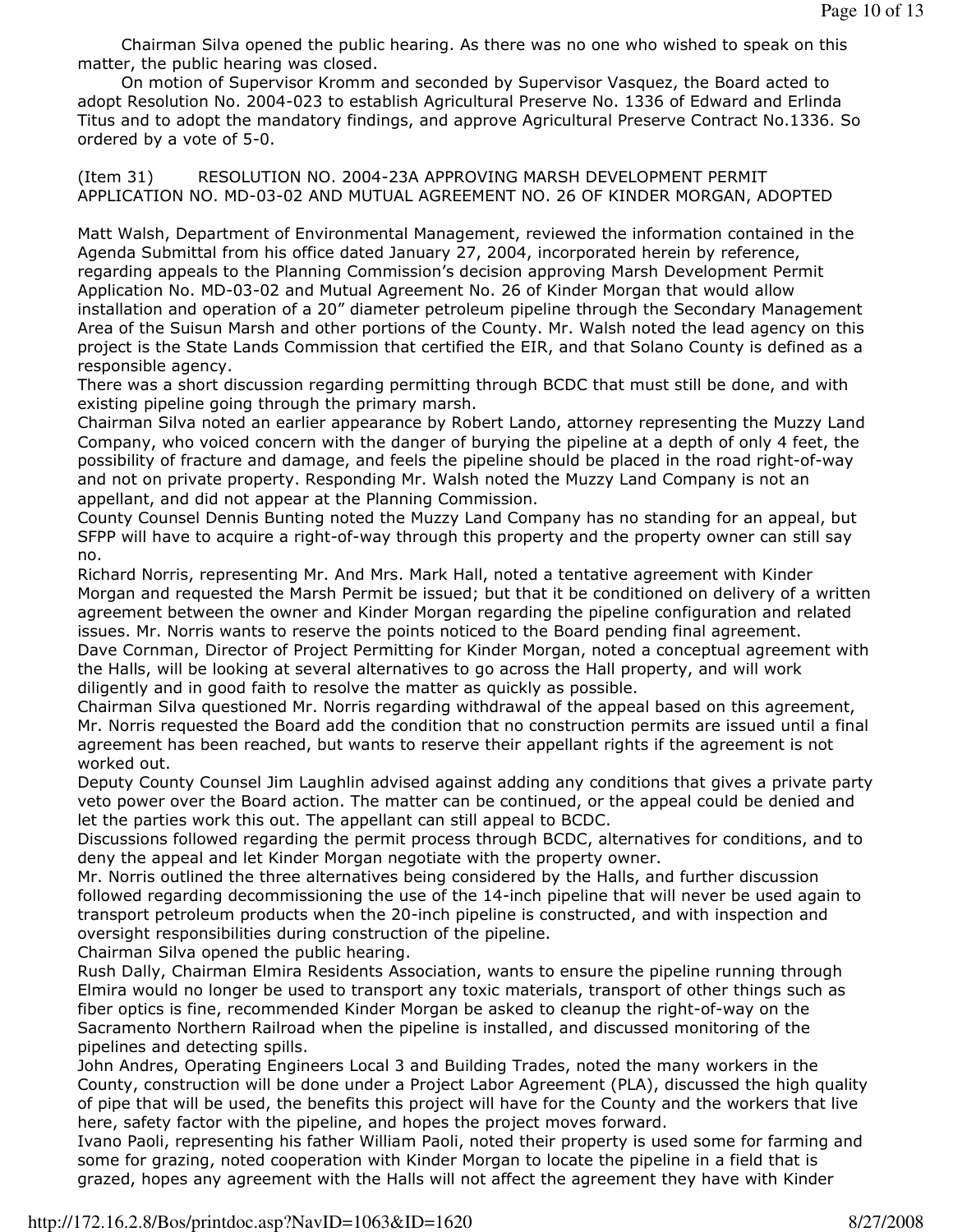Morgan, and wants to ensure they can come back to the Board for further discussion if necessary. There was a brief discussion regarding the 3 options presented by Mr. Norris, and that any changes to the Paoli agreement would have to be renegotiated with Mr. Paoli.

Chairman Silva consented to a closed-door meeting between Kinder Morgan and Mr. Norris representing the Halls to come to agreement. The remainder of the item was heard later in the meeting.

(Item 33A) RESOLUTION NO. 2004-024 APPROVING MINOR SUBDIVISION APPLICATION NO. MS-03-10 OF JAMES AND COLLEEN TENBRINK AND CHARLENE AND GENE TENBRINK, ADOPTED

The Board was provided with an Agenda Submittal from Environmental Management dated January 27, 2004, incorporated herein by reference, regarding the proposal to subdivide a 181-acre parcel into 4 parcels.

Chairman Silva opened the public hearing. As there was no one who wished to speak on this matter, the public hearing was closed.

 On motion of Supervisor Kondylis and seconded by Supervisor Vasquez, the Board acted to adopt Resolution No. 2004-024 Approving Minor Subdivision Application No. MS-03-10 of James and Colleen Tenbrink and Charlene and Gene Tenbrink, to adopt the Mitigated Negative Declaration of Environmental Impact, and to adopt the suggested findings and approve the Tentative Subdivision Map MS-03-10. So ordered by a vote of 5-0.

(Item 33B) RESOLUTION NO. 2004-025 APPROVING MINOR SUBDIVISION MS-02-18 ROSS AND KIM RASMUSSEN, ADOPTED

The Board was provided with an Agenda Submittal from the Department of Environmental Management dated January 27, 2004, incorporated herein by reference, regarding a Minor Subdivision Application No. MS-02-18 of Ross Rasmussen to subdivide a 160-acre parcel into 2 parcels.

Chairman Silva opened the public hearing. As there was no one who wished to speak on this matter, the public hearing was closed.

 On motion of Supervisor Kondylis and seconded by Supervisor Kromm, the Board acted to adopt Resolution No. 2004-025 Approving Minor Subdivision MS-02-18 Ross and Kim Rasmussen, to adopt the Mitigated Negative Declaration of Environmental Impact, and to adopt the suggested findings and approve the Tentative Subdivision Map. So ordered by a vote of 5-0.

(Item 33C) FIVE-YEAR NOTIFICATION TO BUSINESSES PROVIDING SOLID WASTE, RECYCLABLES, AND GREEN WASTE COLLECTION, RECYCLING, PROCESSING, AND DISPOSAL SERVICES IN UNINCORPORATED SOLANO COUNTY RE INTENT TO INITIATE A COMPETITIVE BID PROCESS IN 2008, APPROVED

Narcisa Untal, Department of Environmental Management, reviewed the information contained in an Agenda Submittal from her department dated January 27, 2004, incorporated herein by reference, regarding notifying providers of the intent to do a competitive bid process in 2008 for the solid waste collection and recycling services to residents of the unincorporated area of the County. Supervisor Kromm feels this action will result in an improvement in service and price for the residents in the unincorporated area.

 On motion of Supervisor Kondylis and seconded by Supervisor Vasquez, the Board acted to approve the notification be given. So ordered by a vote of 5-0.

(Item 31) APPEAL OF MARSH DEVELOPMENT PERMIT APPLICATION NO. MD-03-02 CONTINUED FROM EARLIER IN THE MEETING

 Upon closure of the closed door meeting of Mr. Norris and the people from Kinder Morgan the Board continued hearing the matter of the appeal of the Planning Commission's approval of Marsh Development Permit Application No. MD-03-02.

 Mr. Norris reported that the parties did not come to an agreement, and outlined the appeal as noted in the letter dated January 27, 2004, incorporated herein by reference, from Mr. Norris emphasizing that the Cordelia Mitigation Segment is feasible and that there are other feasible alternatives.

Deputy County Council Jim Laughlin noted the first to act on this application was the State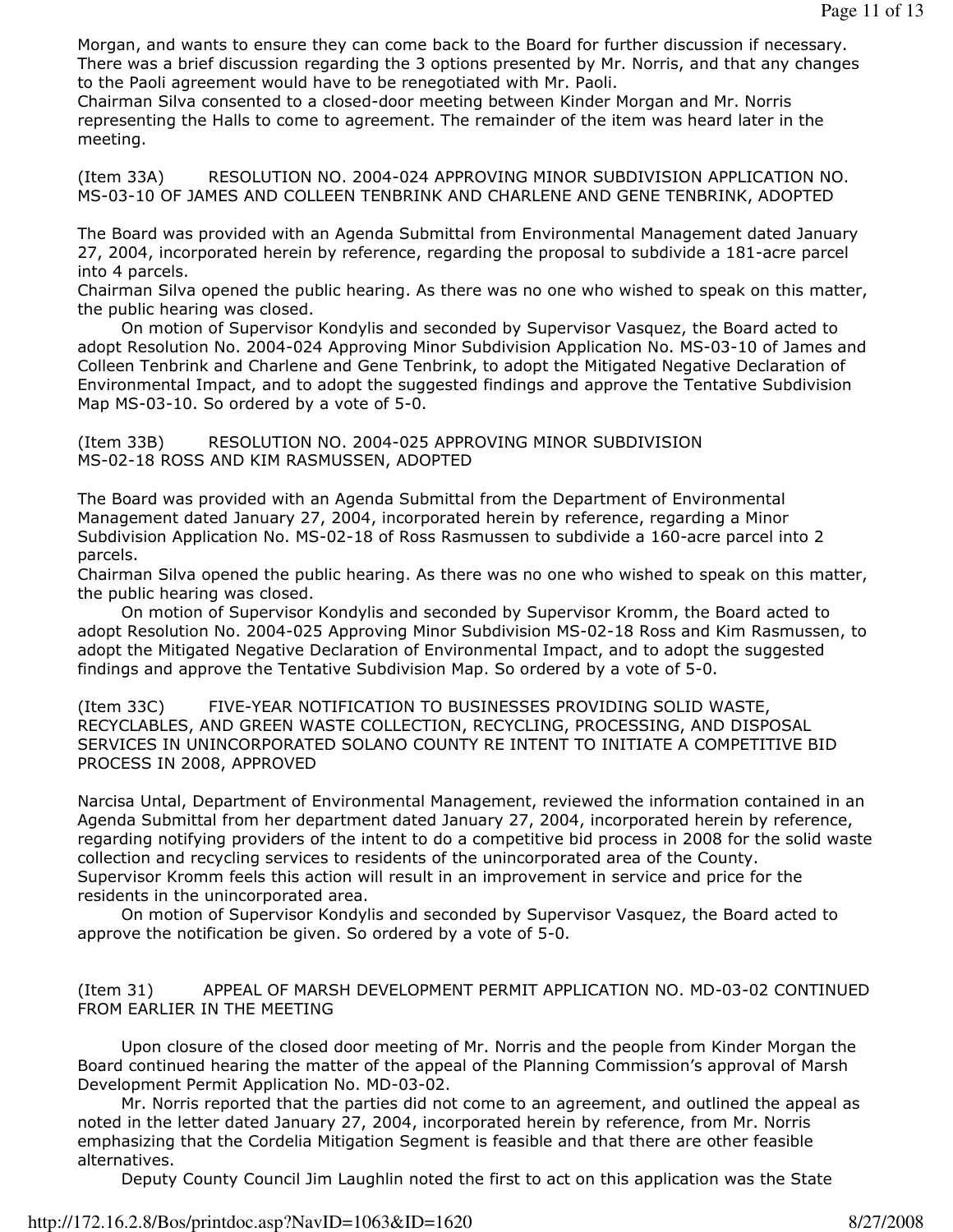Lands Commission, and is the lead agency for California Environmental Quality Act (CEQA) purposes, the County is acting as the responsible agency following up the Lands Commissions' actions. The State Lands Commission has approved a water crossing based on the EIR, one being north of the Hall Property. This project spans many properties and as it does the path must connect from one property to the other, the County has to approve a route that will connect into the location where State Lands has approved the pipeline across Cordelia Slough. That route goes across the Hall property, and the Cordelia Mitigation Segment may not meet up with the route approved by State Lands Commission across the slough.

 Supervisor Kondylis noted the Halls can say no, and feels it is more environmentally safe to get the pipeline out of the primary marsh area, responding Mr. Laughlin noted an agreement could still be worked out, and noted the County is limited to what it can approve.

 Supervisor Forney expressed concern with a strategy change by Mr. Harris when an agreement was not reached, responding appellant Mark Hall recognizes the benefit of the new pipeline, noted the process began 2 years ago, discussed plans for use of his property as a mitigation bank that would create new wetlands in the secondary marsh. Mr. Hall had informed Kinder Morgan that a pipeline across his property must be deep enough to allow re-grading of the site and Kinder Morgan acquisition people agreed to work with that in mind, later that agreement was not adhered to. Mr. Hall feels that the pipeline could go in the public right-of-way along the railroad tracks along with other utilities; this would keep the pipeline out of the marsh. Mr. Hall noted the Green Valley Fault that runs through his property, voiced concern with the pipeline being in close proximity to the fault if there is an earthquake, and noted proposed alternatives presented to Kinder Morgan to resolve the issue.

 On motion of Supervisor Kromm and seconded by Supervisor Vasquez, the Board acted to adopt Resolution No. 2004-23A Approving Marsh Development Permit Application No. MD-03-02 and Mutual Agreement No. 26 of Kinder Morgan. So ordered by a vote of 4-1; Chairman Silva voted  $no.**$ 

\*\*NOTE: At the Board of Supervisors Meeting February 3, 2004, Chairman Silva requested to change his vote on this matter to reflect a 5-0 vote by the Board

SPECIAL DISTRICTS GOVERNED BY THE BOARD OF SUPERVISORS

(Item 27) IN-HOME SUPPORTIVE SERVICES PUBLIC AUTHORITY

 Minutes regarding this matter are contained in the In-Home Supportive Services Public Authority Minutes Book.

(Item 28) THE SOLANO COUNTY CHILD WELFARE SYSTEM REDESIGN STAKEHOLDERS REPORT, RECEIVED

 Laura Fowler, Child Welfare Services Deputy Director Health and Social Services reviewed the information contained in the Agenda Submittal from her department dated January 27, 2004, incorporated herein by reference, regarding the Solano County Child Welfare System Redesign Stakeholders Report, and the submission of a grant application for a Family-to-Family Program in Child Welfare Services. Ms. Fowler outlined steps taken by the County in formulation of a local redesign plan, possible services that can be provided without additional resources, discussed the Family to Family Program for children that is community based, and the interrelated programs and actions that are going on in the County.

Responding to questions posed by Supervisor Kromm regarding outcomes, Ms. Fowler discussed implementation of AB 636 that is the Child Welfare Services Outcome and Accountability Program that will provide clear outcome data on how Solano County is doing and improving as a child welfare service.

Supervisor Kondylis feels if these children can get immediate attention they have a better chance of having a happy healthy productive life.

 On motion of Supervisor Forney and seconded by Vice-Chairwoman Kondylis, the Board acted to accept the report and to approve submission of a grant application to the Annie E. Casey foundation. So ordered by a vote of 4-0; Chairman Silva excused.

ADJOURN - This meeting of the Board of Supervisors adjourned at 4:56 p.m.